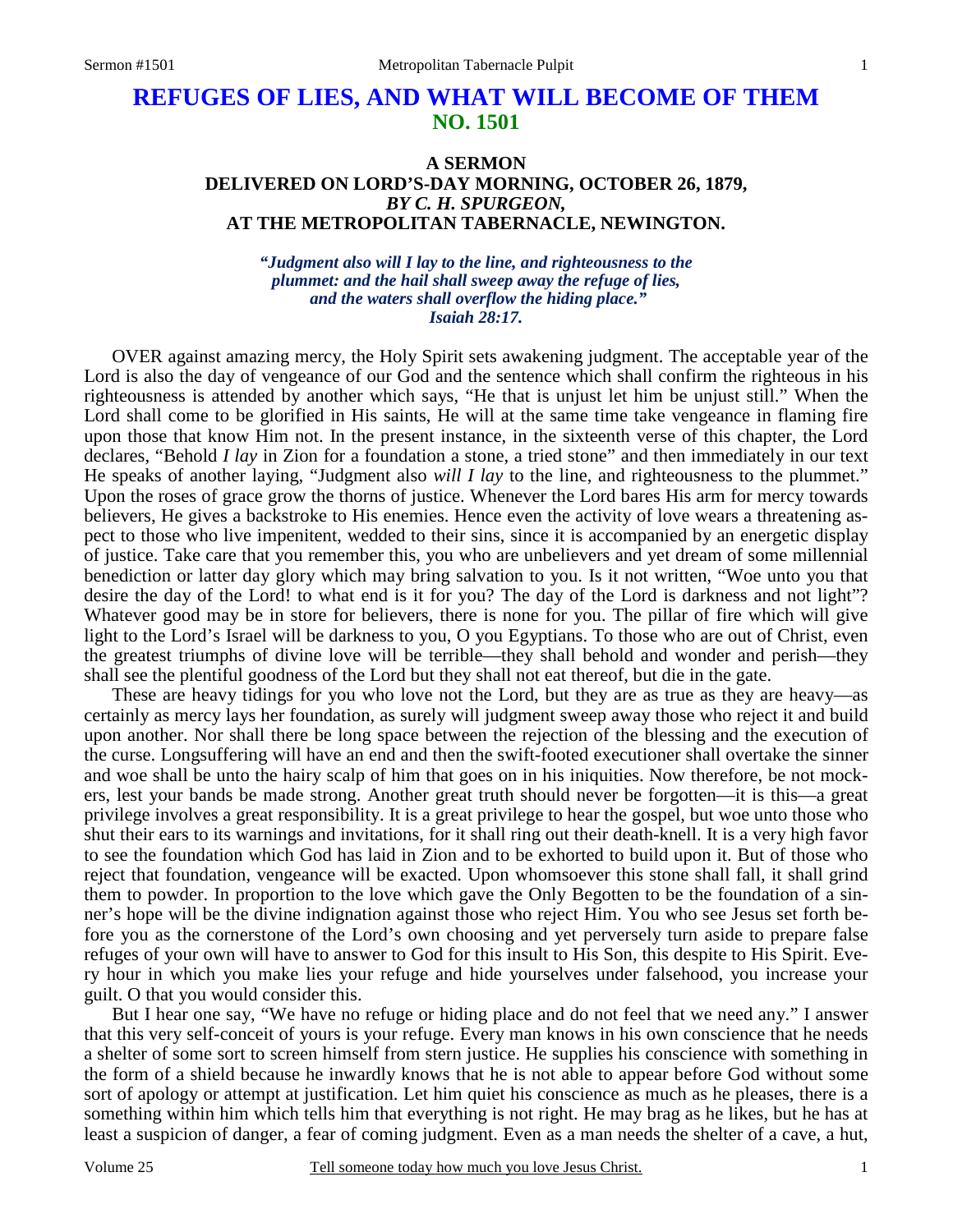or a house for his body, so he needs a refuge for his soul and when he rejects the solid refuge which the mercy of God has provided in Christ Jesus, he sets to work to build another shelter and to lay for himself another foundation where he may repose. Our desire this morning is anxiously and solemnly to warn men of what will come of their willfulness and to lead them to look a little before them and spy out, through the telescope of Scripture, the sure future of their ungrounded hopes. Thus I trust they may be led to abandon all false refuges and may be guided by the Spirit of God to accept the sure foundation which God has laid for His believing people. O how I long that you may all of you be right for eternity. I would not have one of you perish, any more than I would wish to perish myself. O Holy Spirit, bless my feeble words to the good of these my beloved people. May my weakness of thought and speech never hinder You from working, but rather, in this hour of my infirmity, speak with greater power.

 First, *let us see the Lord judging false refuges.* Secondly, *let us picture their destruction.* And thirdly, *let us take the warning* which such a subject should convey to every thoughtful mind.

**I.** LET US SEE THE LORD JUDGING MAN'S REFUGES. He says, "Judgment also will I lay to the line, and righteousness to the plummet." Observe that, however carelessly we may judge ourselves, God will not so judge us. We may take things at second hand and view them very lightly, but God makes personal observation and takes a careful survey. We may foolishly say, "Do not let us trouble ourselves too much or become too anxious, things will no doubt come right one of these days," but God is in earnest and there is no trifling with Him. Observe that His survey is performed with the utmost accuracy. He will not judge according to the sight of the eyes or the hearing of the ears, but He will go into matters and make a thorough search. An ordinary builder who should be sent to examine a house would probably content himself with hastily looking to see whether the walls were perpendicular and whether the work was of the quantity and quality specified in the contract. He could tell this pretty nearly with his eye or by measuring with his foot. But if a very careful and scientific survey were wanted, he would then produce his plummet and his line and try everything by the regular accepted tests of builder's work. Hence our text describes the Lord as laying judgment to the line and righteousness to the plummet—that is to say, He makes a deliberate trial of our confidences, compares our hopes with our conduct, our beliefs with the truth—and our expectations with the facts of the case. He measures and gauges and gives in an accurate estimate of what we are and where we are. O that we might have grace to invite such a test at once by praying, "Search me, O God, and know my heart; try me, and know my thoughts." If the Lord will help us to know ourselves now, it will save us from a sad discovery at the last. Let us examine ourselves, because God will examine us at the judgment day. Let us come to the plummet and to the measuring line and give up random hopes and hasty confidences. Better the distress of honest anxiety than the presumption of foolhardy rashness. It is much better to be afraid where there is no cause for fear than to be at ease where there is no ground for confidence. Well did Cowper say*—*

## *"He that never doubted of his state, He may, perhaps, he may, too late."*

He who takes things for granted may find himself out to be a fool in that day when folly will never again have opportunities for wisdom. All things will in the end be put into the scales and weighed, and infallible justice shall give its final decision. It is wise to anticipate that final and irreversible verdict by a present and honest searching of the grounds of our hope.

 According to the connection of our text, there are three ways by which we may all of us judge whether our confidences are refuges of lies or not. For, first, if they are safe hiding places, such as will bear the brunt of the coming storm, they are founded upon Christ. "Behold, I lay in Zion for a foundation a stone, a tried stone, a precious cornerstone, a sure foundation." Now examine, my dear friend, your hope for eternity. Is it the hope which God has set forth in Scripture? Is it based and bottomed upon the work of the Lord Jesus? For if not, as the Lord my God lives and as your soul lives, it will fail you in the day of trial. If God laid the foundation and you accept it, you may feel quite sure about it, for God never yet laid down a fiction as the groundwork of faith. He never mocked human reliance yet and never will. If the Lord laid the foundation you need not hesitate to build on it, for the responsibility of its security is with the Lord and not with us. We may fairly put it thus with our hearts in hours when all things are questioned—if our faith is vain, at least we have grounded it where divine revelation commanded us to ground it. If there is a failure, it is not ours only, but a failure on the part of Him who laid the foundation for us. But such a thing shall never be—the Christ of God never fails. We shall find Jesus to be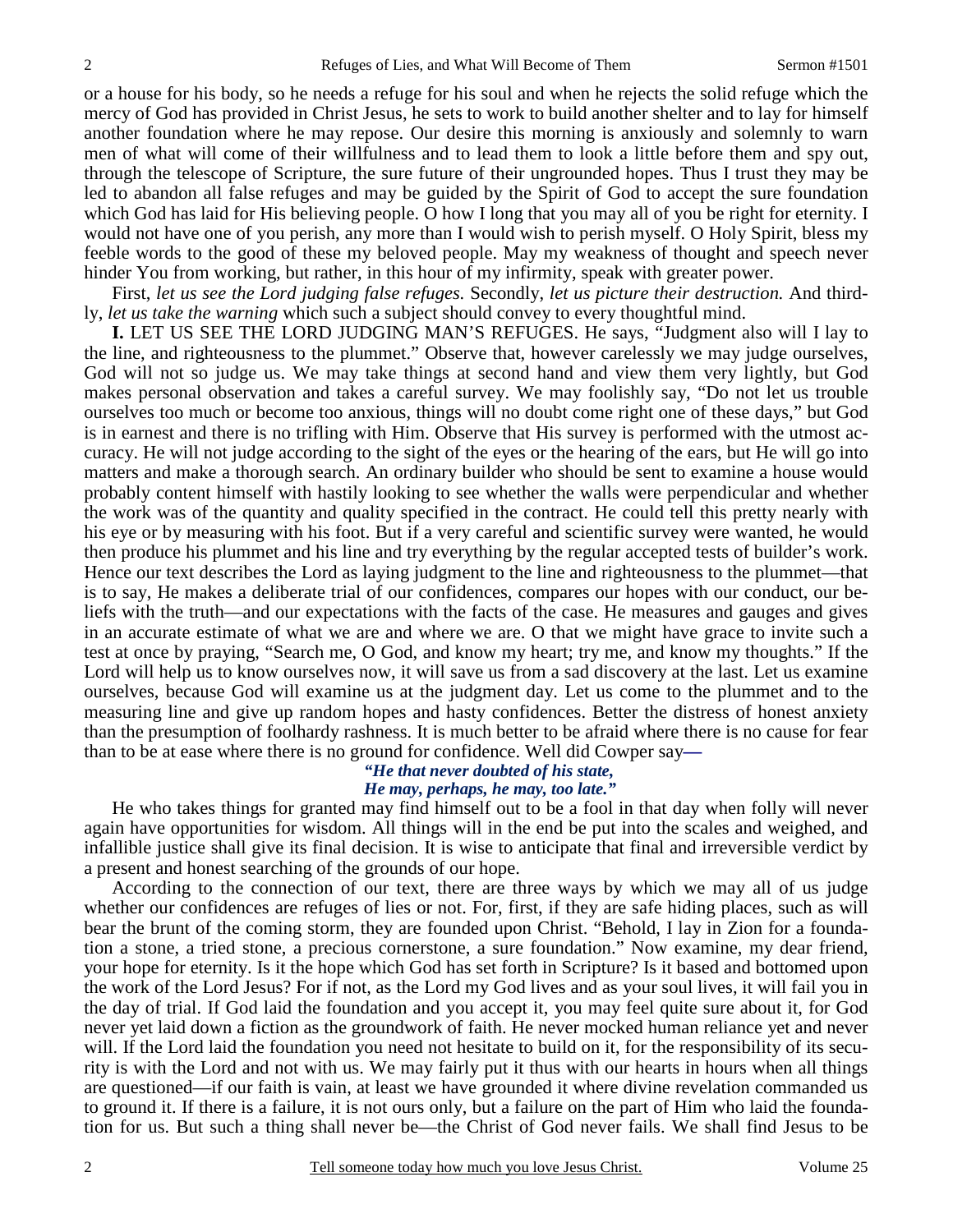what the Father declares Him to be, a sure foundation which shall support us in life, bear us up in death, and sustain us throughout eternity. Come, search yourselves, and try your hopes by this test. Hang this plummet against your wall—do you stand even with it? Is Jesus Christ all in all to you? Do you rest on Him and on Him alone? If so, you are surely saved, but if not, you have made lies your refuge.

 He then gives us a second test and that is, if our confidence is a right one, it comes to us through faith, for it is written in the sixteenth verse, "He that believes shall not make haste." He shall not be confused. He shall not run away in trepidation and alarm. He shall not be in a hurry to anticipate the day of blessing, nor be in distress about the hour of trial. "He that believes" is the man whose soul is fixed on the sure foundation and therefore abides in peace. Now, my hearers, do you believe for your salvation or do you look to your own feelings and doings? If your hope is grounded upon sight, or feeling, or working—it will one day fail you. Do you rest on ceremonies, upon something performed by a priest or a minister, or are you resting upon outward religiousness, upon attending the means of grace and bowing, kneeling, and standing like Christians? Then I warn you that these sandy foundations will be washed away when the floods come. Have you faith in Jesus Christ? Do you believe the infallible Word of God and do you confide in His infallible Son? If you do this, heaven and earth shall pass away, but never shall your foundation be moved. Your hope shall stand firm as the throne of God. Judge yourselves then by this—bring this plummet and this line to bear upon the building that you have been erecting for years and remember that if it is not of faith it is all in vain. Salvation is of grace through faith. By faith the sinner is justified and the just lives by faith. Without faith it is impossible to please God, therefore see to it that you have the faith of God's elect or your hope is vanity.

 A third test seems to me to be proposed in my text, "Judgment will I lay to the line, and righteousness to the plummet." Here, then, is the test of righteousness. If our hope is sound, it is a holy, sanctifying hope which purges us from sin and breeds in us all that is true and good. This is a test which some do not like to apply. They are wonderfully pleased when we are preaching the gospel of believing, but when it comes to fruit—to the declaration that true faith works by love—they fight shy of it. But I beseech you, my brethren, be not like these foolish persons. Court those tests which are the most searching and thorough, that you may make sure work for eternity. Exercise a loving severity toward your own soul. Be lenient to every other person, but be sternly severe to your own case. Without holiness no man shall see the Lord. Have you this holiness? The faith that is without works is dead, being alone. Have you the works which prove the sincerity of faith? If the grace of God does not change your character, if it does not make you hate sin and strive after that which is right, just, and good, then it is not the grace of God at all. You have but the form and are without the power of it. Is this the case with you? Come, do not flinch, but go through with it and deal fairly with your own soul.

 We shall now apply these tests to certain refuges which I am sure will turn out to be refuges of lies. A few of these we will mention at length. The first is *the hope which some men ground upon their own moral goodness*. "It will be all right with me," says one, "for I have not done anything much amiss. If I have been faulty, we are poor, imperfect creatures and we cannot help it. On the whole my aims and objectives have been greatly superior to those of the bulk of mankind. I do not think I can have incurred much wrath from God, or that I need be under any apprehension as to being judged of Him at the last great day." Alas, my friend, yours must be a refuge of lies, for it will not stand trial by the first plummet. It is not based upon the foundation which God has laid. Your hope has nothing to do with Christ, that precious cornerstone. It is evident that you do not want Him, or His blood, or His righteousness, for you are altogether independent of such help. Why should God have taken the trouble to lay a foundation in the blood of His own Son when it is evidently quite a superfluity, since you can save yourself? Do you not see that, inasmuch as you rely upon your own moral goodness, you as good as tell the Lord that the gift of His dear Son and His death on Calvary were all a mistake, a Savior was not required and an atonement was not needed? If you can save yourself, so can others and the whole plan of grace becomes an absurdity. I feel sure that since you cannot stand this first test your refuge is a false one.

 Now, try the second touchstone as to faith. You have no faith in God. Your hope is not based on faith in Jesus—you have no faith except faith in yourself. You are trusting to the works of the law, but do you not know what the Scripture says, "By the works of the law there shall be no flesh justified in His sight"? You are opposing the revelation of God. He declares that men are not saved by works, but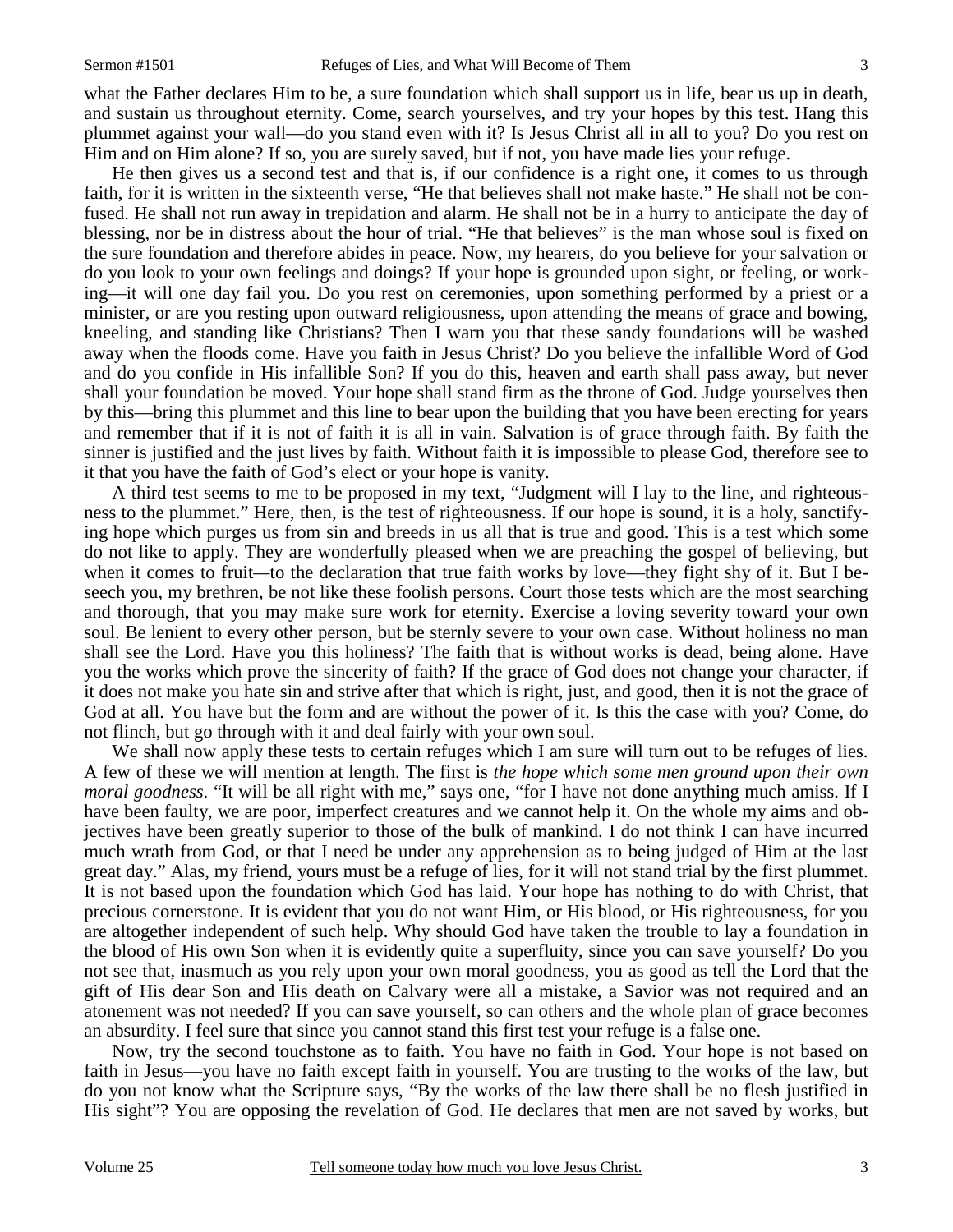by grace, and you, on the other hand, claim salvation by your own works. You are under a gross delusion and your trust is a refuge of lies!

 Moreover, my gentle boaster, is not this plea of moral goodness a lie from top to bottom? In the calmness of your mind can you prove this excellency of yours? Your outward life may have been comparatively pure, but I am not sure of that if all were known. Look back and see whether there are not more stains than you thought, more grave faults than you would like to confess. You have a very flattering memory, which obliges you by forgetting things which it would be inconvenient to remember. Your righteousness is little better than a house of cards and if you ever blow upon it with anxious breath it will come tumbling down. I call upon you to put away such folly and to open your eyes to facts. Please to recollect that even if your outward life may have been correct, God regards the heart and takes account of the inner life. Your thoughts, have they not gone after evil? Your imagination, has it never delighted in sin? Have there been no corrupt desires, no selfish ambitions? Hare you come up to the standard of God's perfection? I will ask you no more questions. I know you have not, for the testimony of the Searcher of all hearts is this, "There is none that does good, no, not one." Therefore, I know that you have not done good. You, like your fellow men, are a sinner and condemned and I beseech you put away this vain glorying and seek a better refuge. A spider's web is not slighter than this confidence of yours. A bubble is not more frail or a breath more unsubstantial. If this is your shelter, it is worse than none. The fig leaves of our first parents, when they were all dry and shriveled, were a better covering than our poor merits. If we were not maddened by our sins, we should never be so insane as to dream of pleading our own excellence before God. If we had any just idea of what holiness is, we should confess our iniquity and then close our mouth in the silence of self-condemnation. Lay but justice to the line and righteousness to the plummet and our personal moral excellence is seen to be as a bowing wall and as a tottering fence.

 I have noticed, however, in the second place, that a number of persons make a refuge for themselves out of *the notion of fate*. They say, "Everything is settled and determined and ordained and therefore if I am to be saved, I shall be saved and if I am to be lost I shall be lost. After all, we are creatures of circumstances and are like the fish of the sea taken in a net or sea birds caught in the wind, driven, we scarce know where. Let us hope that all may come right at last, but we cannot help it whatever may occur." I have no hesitation in saying that this refuge is a refuge of lies. It would not endure one of the tests and assuredly not the last, for its tendency is to deny all moral obligation and hence it is no friend to holiness. It deliberately charges God with the creature's sin and makes out the sinner to be the injured person and clear of the guilt of his own acts. Many persuade themselves that they believe it, but it is such a poor, paltry shelter that I wonder they are not ashamed to mention it. In the bottom of their hearts, those who urge it know better. Look you here, good sir, and see your own inconsistency. Why did you punish your boy this morning for willful disobedience? Why did you not say to him, "I will not chide with you, my son, nor chasten you, though you provoke me, for you cannot help it, you are ordained to it"? The thief that broke into your house the other day, did you lie still and let him take your silver? If he was ordained to have it, he would have it—why did you open the window and cry for help? When the thief was taken, did you say to the magistrate, "Do not punish him, he could not help it. No doubt some divine decree led him here"? The scoundrel that called you, "Liar," the other day and knocked you down in the street, did you rise up and with a quiet smile thank him for it, for he could not help it, he was only the agent of a divine purpose and the instrument of an omnipotent predestination which he could not resist? You never thought of such folly. You feel that those who injure you are responsible and you treat them accordingly. Now mark you are responsible, too. It is a truth that all things are fixed, but it is not a truth that therefore men may live in sin and lay the blame upon God. Whatever foreordination and predestination may be or may not be, they leave men free agents and responsible beings or else both law and gospel are absurdities and the Bible is ill written. In other matters men act not on the supposed inferences of fate, but on the evident necessities of everyday life—why not in religion? It may be true that everything is fixed, and doubtless so it is, but because it is fixed, whether I shall live or not, do I therefore refuse to eat? Because it is fixed whether I shall sleep or not, do I refuse to undress and get into my bed? Because it is predestinated whether I shall be rich or not, do I leave my shop and get away and leave my goods to sell themselves? Nay, verily, predestination or no predestination, you are all eager to get gain. Men are not such idiots in other things as they pretend to be in the things of God. The plea of fate is a fool's ref-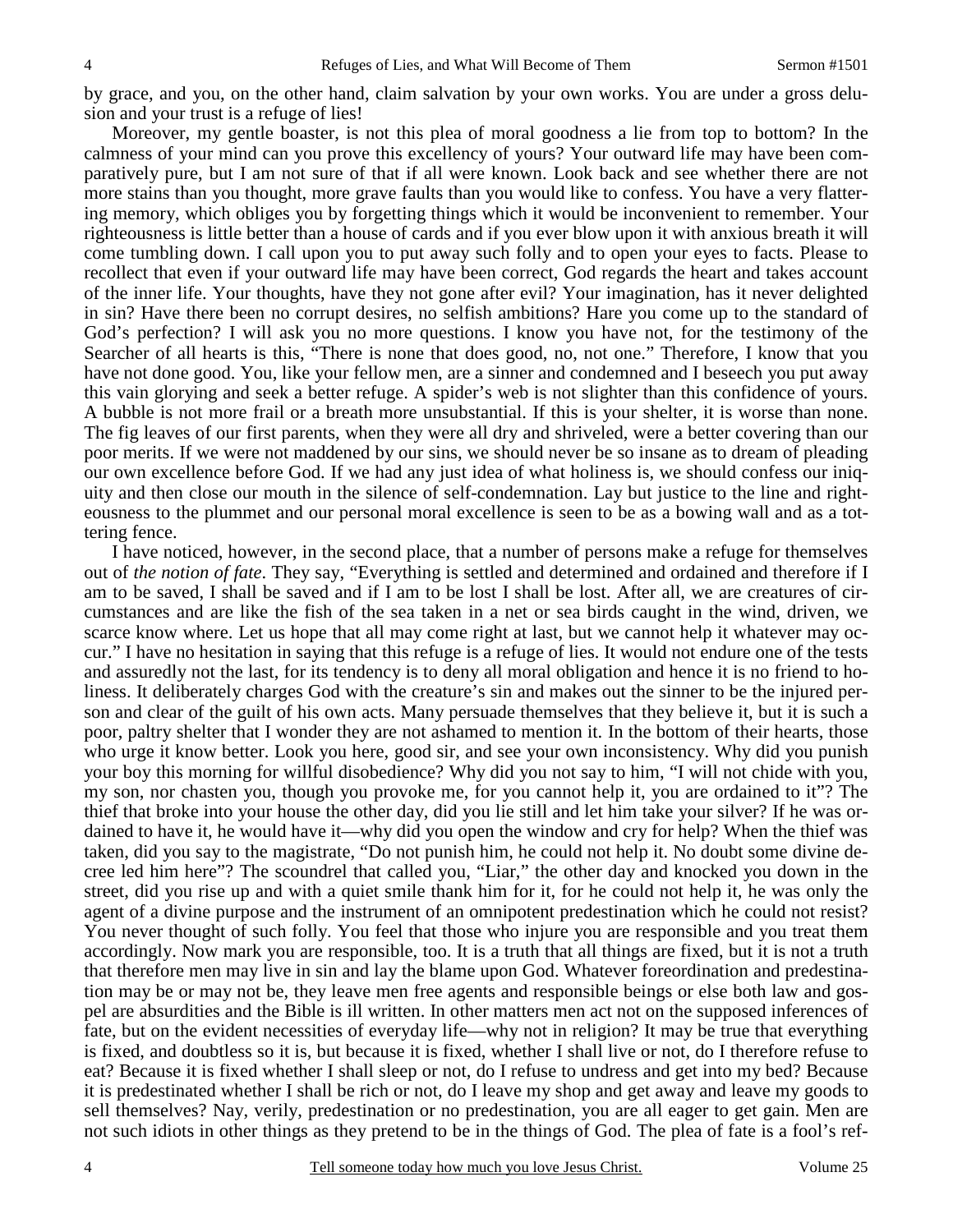uge worthy only of a brainless sot. Since it will not stand even my feeble brush, you may be sure that it will all dissolve beneath the iron rod of the Prince of truth. It is in vain for you to say, "We were delivered to work this iniquity," for you know that you sin willingly and you refuse Christ deliberately. You choose the evil and turn your backs on the good and therefore your ruin must be laid at your own doors. Cease, then, from the vain endeavor to justify yourselves and seek unto the Lord and His Christ.

 The third shelter of lies which many fly to is *a hope based upon novel doctrines*. Each age would gladly have its own gospel and the present is not behind hand in the desire to be its own prophet. Many are ready to help in this presumptuous design. Certain divines attain to eminence by undermining the gospel they pretend to defend and forging new theories upon the anvils of their own fancy. Men who would never have been known if they had acted honestly, have gained a cheap notoriety by vending heresy and yet wearing the garb and eating the bread of orthodoxy. The most fashionable form of this evil just now is the production of novelties with regard to the future punishment of the wicked. False prophets prophesy smooth things and talk of a larger hope, which being interpreted is this—that men may live very much as they like, but some time or other, and somehow or other, character will cease to operate upon destiny and the righteous and the wicked will stand on a par. This is the old doctrine of falsehood with which the sinner blesses himself in his heart, saying, "I shall have peace though I walk in the imagination of my heart." The punishment of sin has been doubted from the very beginning. The chief of all subtle thinkers said in the garden of Eden, "You shall not surely die." By this larger hope, insinuated rather than boldly stated, the serpentine philosopher tempted the woman and ruined our race. Pleased with his success, he continues to use the same artifice, asserting either that sin is trivial, or that penance can remove it, or that hell is temporary, or that the soul will be annihilated, or some other form of the same radical lie. His perpetual cry is, "You shall not surely suffer what God threatens. You may sin and yet there is a hope larger than the revelation of Jesus Christ, wider than the Savior has proclaimed." In this refuge there is no Christ and no faith in Him and assuredly there is nothing in it that conduces to holiness. Mark its influence wherever it is received. When any of our friends embrace the novel theology, do they become more devout, more earnest, more gracious, more holy as the result of it? I think not. Are these the persons who make our prayer meetings a power? Are these the winners of souls? Are these the men who speak much of Jesus and live in daily fellowship with Him? Do we see them more careful to avoid conformity to the world? Our witness is that the consequences are the reverse. Did you ever hear of a man who was converted from vice by hearing that sin would be lightly punished and who, in proportion as he grew purer in life, grew more heterodox in his views? Such an instance would be a rarity, if indeed it ever existed. But when a man who holds orthodox doctrine, backslides and declines, as a general rule he finds it convenient to adopt some novel hypothesis in order that he may feel comfortable in his sin. Is it not so? So far as my observation goes, these modern notions go with looseness of life, with worldliness of heart, with decay of prayerfulness, and with backsliding from the living God, and as you lay this line and plummet to them, it will soon be seen that they are refuges of lies. At any rate, sirs, suppose your larger hope should turn out to be correct? In what respect will the orthodox be the losers? But suppose your larger hope should turn out to be a mere delusion? What will become of you who venture your all upon it? We are in any case upon the safe side of the hedge and this is no small advantage when the weightiest interests are at stake. Suppose there shall be no hell? If I am a believer in Christ, it matters not to me. But suppose there is—and there is—then you who are unbelievers are in an evil plight. If you do not catch this will-o'-the-wisp of a larger hope, as I believe you never will, then where are you? It behooves every man not only to make sure, but to make doubly sure. About the soul we want the utmost certainty. I would counsel you to dig deep and see what you are resting on. I would have you make sure that you do not permit a falsehood to lie like a worm at the root of your hope. Seek to know the reason for your building on Christ and when you have ascertained that, then look for God's warrant for placing stone upon stone in the upbuilding and without this do not rest. Nothing but divine authority ought to content you in the business of eternity. The views and hypotheses of the learned Dr. Somebody are of no value to me, for I can theorize for myself if I have a mind to. I want facts and certainties, for I dread every refuge of lies.

 Alas, we have another brood of men whose refuge is that they make *a profession of religion*. "I am always at a place of worship," says one. "I am never absent from a single service and what is more, I joined the church some years ago and I have kept up my membership. I have been baptized and I come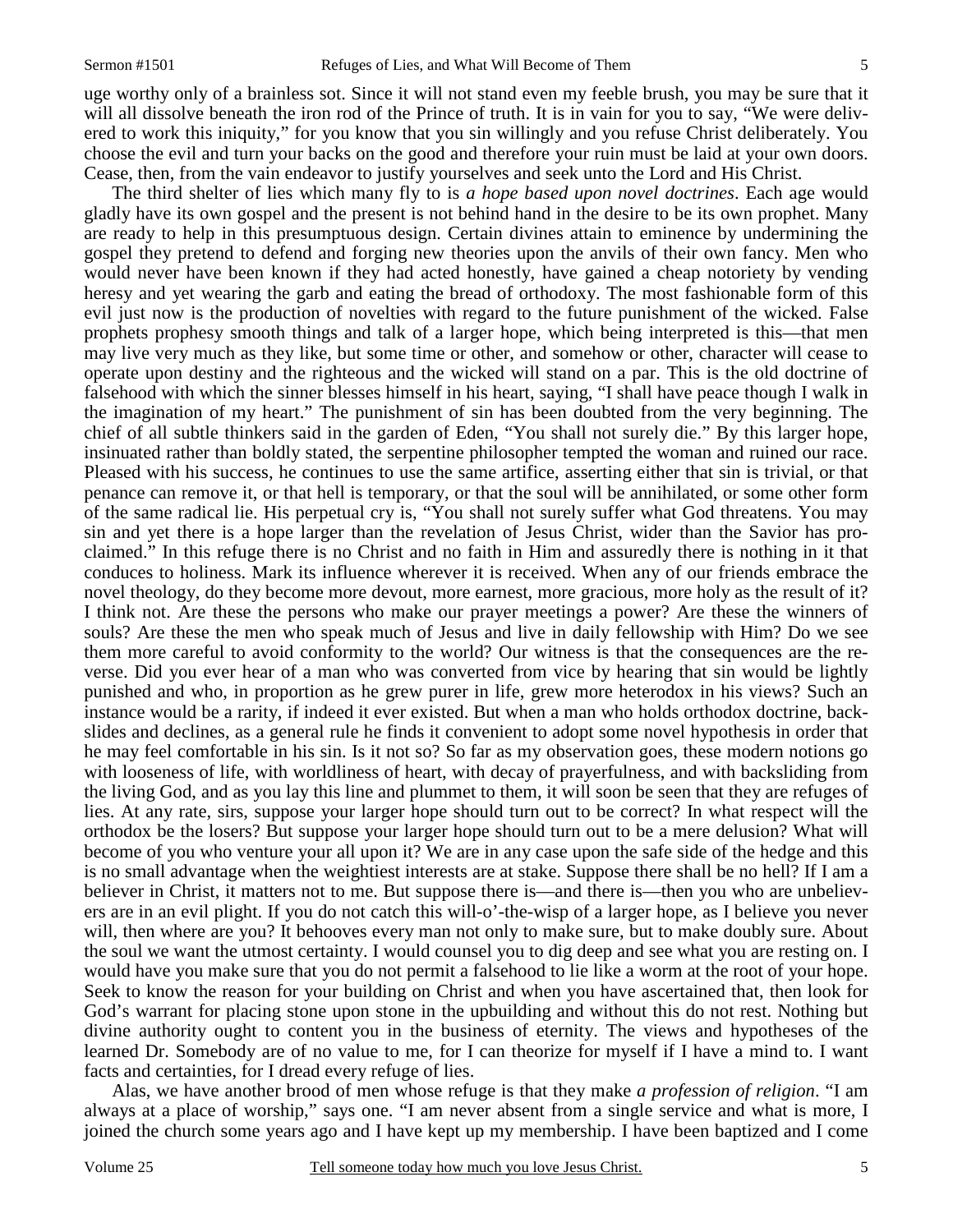to the Lord's table with great regularity. I feel a good deal of pleasure in religious exercises. I am not sure that I was ever born again. I am not sure that I ever repented of sin. I am not sure that I try to live a holy life, but still I am a member of a church and that is a great comfort to me." Ah, my brethren, this will not do. Unless this membership of yours with a visible church is backed up by holy living and unless there is an inward resting upon Jesus Christ and a vital faith whereby you hold fast to Him, your name may be on the church roll, but it will not be found written in the Lamb's book of life, and this profession of yours, instead of blessing you, will curse you. If you are not savingly converted, you are guilty of a daily hypocrisy and chargeable with sacrilege for appropriating sacred things to which you have no right. Unconverted one, you are an intruder into the family of Christ; an interloper at the feast of the King of kings. Search yourselves lest, being found at the bridal feast without a wedding garment, you should be cast out into outer darkness. You need not be hurt by the exhortation, for those of us who speak to you are often forced to carry out a severe search within our own hearts. How often I put myself through my paces with many an anxious question! I have taught others, but do I know the truth for myself? I have brought others to Christ, but have I come to Christ myself? What if, after having preached to others, I myself should be a castaway! What the Lord's ministers feel bound to do to themselves*,* surely you need not be too proud to endure. If you are doing very little for your Lord and Master compared with others, you may well be very anxious and careful, for the doom of unprofitable servants is not a light one and barren trees are not always allowed to stand. "Oh," says one, "but I do not like heartsearching." Then I am afraid for you. You who do not examine yourselves, you who are not willing to be tested and tried by the word of God, you cause us serious suspicion lest you may have built very rapidly with wood, hay, stubble, and yet your whole structure will be consumed in the last great fire.

 Let me speak a word concerning certain ones who have *a hope of being saved which does not sanctify them,* for there are professors who feel sure they are Christians and will go to heaven and yet they show no sign of being prepared for it. They live as others live and yet imagine that they shall not die as others die. They have an outward film of morality upon their lives, but underneath it there is worldliness and love of sinful pleasure. How dare they hope? If they sow iniquity shall they reap perfection? Can a man go to heaven who is not heavenly? Can lovers of worldly pleasure enter into the dwellings of the perfect? O sirs, if your hope does not lead you to follow after holiness, away with it. God help you to away with it at once and to begin aright. Above all things dread an empty, baseless hope of heaven, for it will make hell all the more terrible.

 Some, too, make a refuge of their *old experience*. Now, an old experience which is all old is a manifest deception. A true experience continues and grows day by day. Not with one even pace each day, but still, as a whole, the divine life goes forward to perfection, and where it does not do so, but comes to an end, it is not the divine life at all. Have you never heard of the man who wrote out his experience of religion when a young man that he might fall back upon it in later years? He lived in neglect of all godliness but having already experienced religion, as he said, and having made a record of it and put it away with the title deeds of his farm, he dreamed that when he came to die he might fetch it out and comfort himself with his evidences of salvation. His daughter went to the drawer and found that the mice had eaten it. Ah, dear me, it was not much loss, for that hope which is grounded on a musty experience, which is not supported by a present love of God and present prayer and present fellowship and present striving against sin, is a lie. It is all in vain to say, "I know I did experience such-and-such a thing a dozen years ago when I joined the church." What of that? If a man is alive now, he does not need to prove it by going back to the records of his youth. Present life is its own evidence. If you are not living to God today, I care not a button what you profess to have done twenty years ago. If you had a true faith then, you have it now, and if you have no faith *now*, you are in the gall of bitterness. It is true that he that believes in Christ is saved, but we must have proof of it in the consequent life. If the man is not saved from living in sin, we infer that he has not believed, and if he does not persevere to the end, we are sure that he is not one of the Lord's own, "For if any man draw back," says the Lord, "my soul shall have no pleasure in him." This is the test of true faith. Those who have really believed do not draw back unto perdition, for they have believed unto the salvation of their souls. Oh, then, I pray you, if your imaginary experience in former times has dissolved into present carelessness and sin, do not attempt to hide behind it. It will not endure the line and the plummet, therefore put it away and seek God this day that He may begin a sound work of grace upon your souls.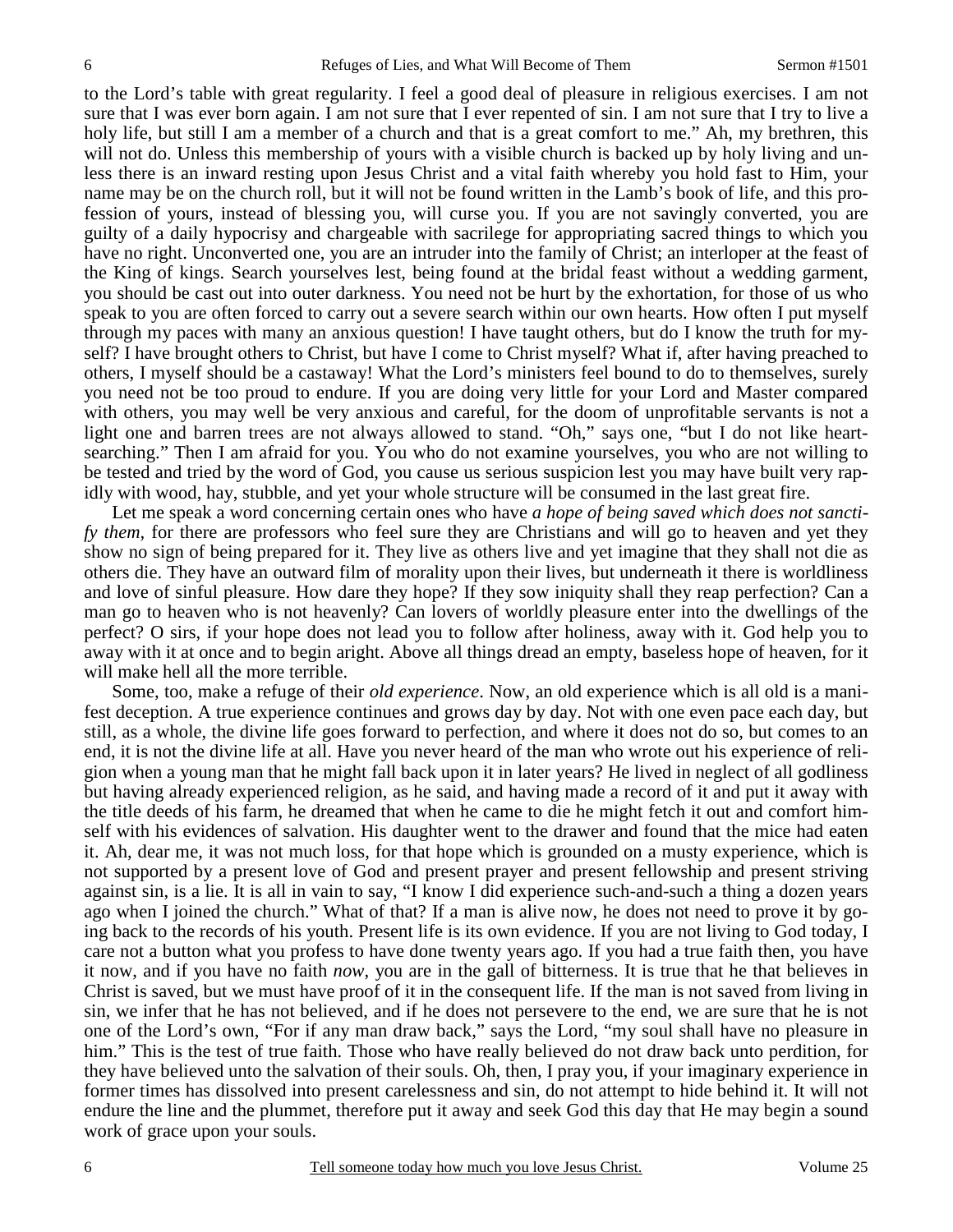I hope I have said enough by way of laying the line and the plummet to false refuges. May the Lord arouse the carnally secure and lead them to forsake their useless hiding places and shelter themselves in Christ.

**II.** Very briefly let us, in the second place, PICTURE THE DESTRUCTION OF THESE REFUGES OF LIES. A man has been very comfortable in one or other of these refuges for a good number of years, but at last he is getting old and is laid aside to think. Infirmities are increasing, death is drawing nigh, and he takes a look into the dark future. He finds himself facing an eternal state and he has need of all his confidences and hopes to sustain him. Now, what happens? His spirit undergoes a great storm and what is the result? Does he dwell in a fortress which defies the hurricane? No, his shelter is so frail that, according to the text, "the hail shall sweep away the refuges of lies." A cold, hard truth falls from heaven like a hailstone and crashes right through the glass roof of his false confidence. He looks up astonished and lo, another and another forgotten truth descends with like violence and crushes through all opposition till it smites his soul. He had always hoped, good, easy man, that sunshine and quiet would last forever and then his glass house would have been all he needed. He never reckoned on these hailstones. Great truths which he forgot, neglected, and despised, come rattling down upon him from heaven pitilessly, in awful earnest and with deadly aim. He must think and he has much to think of, and no means of forgetting any of it. His conscience, which he tried to smother, awakes, and as it awakes, the big hailstones of truth come through his roof faster and faster. Down falls all his comfort and peace of mind as hailstone after hailstone pounds all his hope to pieces. "After all, I never was born again and the Scripture has well said, 'You must be born again.' I never yielded up my selfishness and I cannot be saved unless Christ is my King. I did not really close in with Christ and cast my naked soul on Him—I trusted in something else and I am lost forever." Great hailstones thus follow each other and against them the deceived heart has no defense. Presently the storm comes up with tremendous wind and the hailstones are hurled forward like terrible artillery and the naked soul finds its refuge utterly swept away—not a vestige of it remains. Refuge fails the man and his soul, unhoused, unsheltered, starts back in horror. It starts back in vain. God has now to be met and the soul has no hiding place. The fire eyes of the Most High are burning the heart through and through and rocks and hills refuse a shelter. God grant that this may not be your case and that it may not be mine. May it never be said of us, "When they shall say, Peace and safety, then sudden destruction comes upon them, as travail upon a woman with child; and they shall not escape." Let us fly to Jesus at once. Let us most solemnly exercise faith in Him now. I pause while this is done. Is it so? Have you rested upon the Son of God for everything? Then you may go forward and neither fear hailstones nor coals of fire, for he that believes in Him shall never be confounded.

 Another impressive picture is set before us in the text. "The waters shall overflow the hiding place." Imagine one who, in the time of Noah's flood, does not choose to enter into the ark for he does not care to be tied down to God's way of deliverance. Salvation by an ark is too simple, too childish—he wants a more philosophic way. Besides, he does not care to be cooped up with Noah and a handful of narrowminded people who shut them in and shut everybody else out. He has broader views and therefore he has found a shelter on the side of the hill, in a great cave where thousands can assemble and enjoy a liberty denied them within the pale of the ark. It is utterly preposterous to suppose the flood will ever reach so high as this elevated cave. It is hundreds of feet above the plain and in the judgment of the wisest men, it is more than safe. After a day or two of extraordinary rain, the man would look down from his hiding place and see the waters covering all the lower area and creeping up the valleys foot by foot. And he would remark upon the abundance of rain, but scoff at the idea of a general deluge. He would be easy, hoping that the rain would cease, but as it continued he would begin to think, "I may not be quite so safe after all." Imagine his horror when the flood at last fills up the ravine and creeps up the rocky steep. With cruel lip, seeking his destruction, the water threatens the cave in which he thought to dwell so safely. At last, it penetrates his hiding place. It climbs to the very roof. It sweeps over his head and his false confidence has proved his ruin. Such will be the end of all that hide themselves, but hide not in Christ.

 I will tell you in what fashion this overthrow will come. First, the mirth of the mind is damped with doubt. The man does not feel so easy as he used to be. He is afraid that God's Word may be true and that things will go amiss with him. Soon the doubt has oozed into his refuge and become a pool of fear—the man is sadly afraid and the dread saturates and dissolves all his joy. The truth of God's Word still further